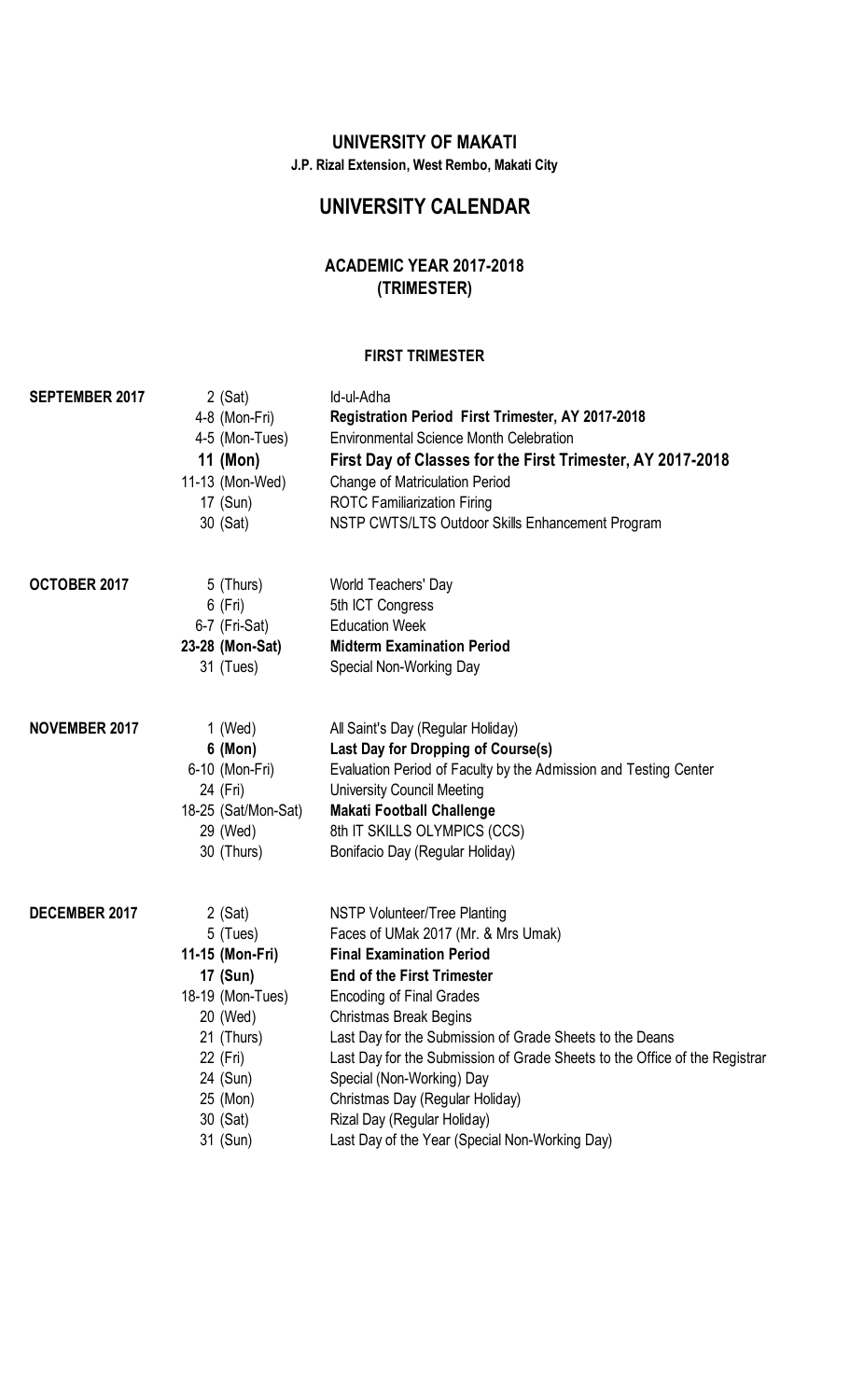#### **SECOND TRIMESTER**

| <b>University Council Meeting</b><br>FEBRUARY 2018<br>9 (Fri)<br><b>Election of Student Government</b><br>12-17 (Mon-Sat)<br><b>Midterm Examination Period</b><br>16 (Fri)<br>Chinese New Year (Special Non-Working Day)<br>25 (Sun)<br><b>EDSA Revolution Anniversary (Special Holiday)</b><br>26-28 (Mon-Wed)<br>Evaluation Period of Faculty by the Admission and Testing Center<br>26-March 2, 2018 (Mon-Fri)<br>University Intramurals<br><b>MARCH 2018</b><br>1-2 (Thurs-Fri)<br>46th Foundation Celebration<br>$1-3$ (Wed-Sat)<br>College of Computer Science Week<br>College of Business and Financial Science Week<br>1 (Thurs)<br>English & Interdisciplinary Week, Psychology, Science, Math & Physics Week<br>College Allied Health Studies Week (Nursing, Pharmacy & Rad Tech)<br>Human Kinesthetic Week<br><b>CMLI Open House</b><br>2 (Fri)<br>Honors & Awards Program: Heron's Heroes Awards<br>3 (Sat)<br>ROTC Annual Parade & Review & Presentation of Sponsors<br>3-8 (Sat-Mon-Thurs)<br>Higher School ng Umak Week<br>9 (Fri)<br><b>Last Day of Dropping of Course/s</b><br>10 (Sat)<br>NSTP Recreational Program - Sportsfest<br>29 (Thurs)<br>Maundy Thursrsday<br>30 (Fri)<br>Good Friday<br>31 (Sat)<br><b>Black Saturday</b><br><b>APRIL 2018</b><br>1 $(Sun)$<br>Easter Sunday<br>4 (Wed)<br>University Council Meeting to Approve the Candidates for Graduation (Semestral)<br>$9 \ (Mon)$<br>Araw ng Kagitingan (Regular Holiday)<br><b>Graduation Ceremony - Tertiary</b><br>11 (Wed)<br>13 (Fri)<br><b>Graduation Ceremony - HSU</b><br><b>Final Examination Period</b><br>16-21 (Mon-Sat)<br><b>End of the Second Trimester</b><br>22 (Sun)<br>23-25 (Mon-Wed)<br><b>Encoding of Final Grades</b><br>26 (Thurs)<br>Last Day for the Submission of Grade Sheets to the Deans Office<br>Last Day for the Submission of Grade Sheets to the Office of the Registrar<br>27 (Fri) | <b>JANUARY 2018</b> | 1 (Mon)<br>3-4 (Wed-Thurs)<br>5-6 (Wed-Sat)<br>8 (Mon)<br>8-10 (Mon-Wed) | New Year's Day (Regular Holiday)<br><b>Issuance of Reports of Grades</b><br><b>Registration Period, Second Trimester, AY 2017-2018</b><br>First Day of Classes for the Second Trimester, AY 2017-2018<br><b>Change of Matriculation Period</b> |
|-------------------------------------------------------------------------------------------------------------------------------------------------------------------------------------------------------------------------------------------------------------------------------------------------------------------------------------------------------------------------------------------------------------------------------------------------------------------------------------------------------------------------------------------------------------------------------------------------------------------------------------------------------------------------------------------------------------------------------------------------------------------------------------------------------------------------------------------------------------------------------------------------------------------------------------------------------------------------------------------------------------------------------------------------------------------------------------------------------------------------------------------------------------------------------------------------------------------------------------------------------------------------------------------------------------------------------------------------------------------------------------------------------------------------------------------------------------------------------------------------------------------------------------------------------------------------------------------------------------------------------------------------------------------------------------------------------------------------------------------------------------------------------------------------------------------------------------------------------------------------------------------------------------|---------------------|--------------------------------------------------------------------------|------------------------------------------------------------------------------------------------------------------------------------------------------------------------------------------------------------------------------------------------|
|                                                                                                                                                                                                                                                                                                                                                                                                                                                                                                                                                                                                                                                                                                                                                                                                                                                                                                                                                                                                                                                                                                                                                                                                                                                                                                                                                                                                                                                                                                                                                                                                                                                                                                                                                                                                                                                                                                             |                     |                                                                          |                                                                                                                                                                                                                                                |
|                                                                                                                                                                                                                                                                                                                                                                                                                                                                                                                                                                                                                                                                                                                                                                                                                                                                                                                                                                                                                                                                                                                                                                                                                                                                                                                                                                                                                                                                                                                                                                                                                                                                                                                                                                                                                                                                                                             |                     |                                                                          |                                                                                                                                                                                                                                                |
|                                                                                                                                                                                                                                                                                                                                                                                                                                                                                                                                                                                                                                                                                                                                                                                                                                                                                                                                                                                                                                                                                                                                                                                                                                                                                                                                                                                                                                                                                                                                                                                                                                                                                                                                                                                                                                                                                                             |                     |                                                                          |                                                                                                                                                                                                                                                |
|                                                                                                                                                                                                                                                                                                                                                                                                                                                                                                                                                                                                                                                                                                                                                                                                                                                                                                                                                                                                                                                                                                                                                                                                                                                                                                                                                                                                                                                                                                                                                                                                                                                                                                                                                                                                                                                                                                             |                     |                                                                          |                                                                                                                                                                                                                                                |
|                                                                                                                                                                                                                                                                                                                                                                                                                                                                                                                                                                                                                                                                                                                                                                                                                                                                                                                                                                                                                                                                                                                                                                                                                                                                                                                                                                                                                                                                                                                                                                                                                                                                                                                                                                                                                                                                                                             |                     |                                                                          |                                                                                                                                                                                                                                                |
|                                                                                                                                                                                                                                                                                                                                                                                                                                                                                                                                                                                                                                                                                                                                                                                                                                                                                                                                                                                                                                                                                                                                                                                                                                                                                                                                                                                                                                                                                                                                                                                                                                                                                                                                                                                                                                                                                                             |                     |                                                                          |                                                                                                                                                                                                                                                |
|                                                                                                                                                                                                                                                                                                                                                                                                                                                                                                                                                                                                                                                                                                                                                                                                                                                                                                                                                                                                                                                                                                                                                                                                                                                                                                                                                                                                                                                                                                                                                                                                                                                                                                                                                                                                                                                                                                             |                     |                                                                          |                                                                                                                                                                                                                                                |
|                                                                                                                                                                                                                                                                                                                                                                                                                                                                                                                                                                                                                                                                                                                                                                                                                                                                                                                                                                                                                                                                                                                                                                                                                                                                                                                                                                                                                                                                                                                                                                                                                                                                                                                                                                                                                                                                                                             |                     |                                                                          |                                                                                                                                                                                                                                                |
|                                                                                                                                                                                                                                                                                                                                                                                                                                                                                                                                                                                                                                                                                                                                                                                                                                                                                                                                                                                                                                                                                                                                                                                                                                                                                                                                                                                                                                                                                                                                                                                                                                                                                                                                                                                                                                                                                                             |                     |                                                                          |                                                                                                                                                                                                                                                |
|                                                                                                                                                                                                                                                                                                                                                                                                                                                                                                                                                                                                                                                                                                                                                                                                                                                                                                                                                                                                                                                                                                                                                                                                                                                                                                                                                                                                                                                                                                                                                                                                                                                                                                                                                                                                                                                                                                             |                     |                                                                          |                                                                                                                                                                                                                                                |
|                                                                                                                                                                                                                                                                                                                                                                                                                                                                                                                                                                                                                                                                                                                                                                                                                                                                                                                                                                                                                                                                                                                                                                                                                                                                                                                                                                                                                                                                                                                                                                                                                                                                                                                                                                                                                                                                                                             |                     |                                                                          |                                                                                                                                                                                                                                                |
|                                                                                                                                                                                                                                                                                                                                                                                                                                                                                                                                                                                                                                                                                                                                                                                                                                                                                                                                                                                                                                                                                                                                                                                                                                                                                                                                                                                                                                                                                                                                                                                                                                                                                                                                                                                                                                                                                                             |                     |                                                                          |                                                                                                                                                                                                                                                |
|                                                                                                                                                                                                                                                                                                                                                                                                                                                                                                                                                                                                                                                                                                                                                                                                                                                                                                                                                                                                                                                                                                                                                                                                                                                                                                                                                                                                                                                                                                                                                                                                                                                                                                                                                                                                                                                                                                             |                     |                                                                          |                                                                                                                                                                                                                                                |
|                                                                                                                                                                                                                                                                                                                                                                                                                                                                                                                                                                                                                                                                                                                                                                                                                                                                                                                                                                                                                                                                                                                                                                                                                                                                                                                                                                                                                                                                                                                                                                                                                                                                                                                                                                                                                                                                                                             |                     |                                                                          |                                                                                                                                                                                                                                                |
|                                                                                                                                                                                                                                                                                                                                                                                                                                                                                                                                                                                                                                                                                                                                                                                                                                                                                                                                                                                                                                                                                                                                                                                                                                                                                                                                                                                                                                                                                                                                                                                                                                                                                                                                                                                                                                                                                                             |                     |                                                                          |                                                                                                                                                                                                                                                |
|                                                                                                                                                                                                                                                                                                                                                                                                                                                                                                                                                                                                                                                                                                                                                                                                                                                                                                                                                                                                                                                                                                                                                                                                                                                                                                                                                                                                                                                                                                                                                                                                                                                                                                                                                                                                                                                                                                             |                     |                                                                          |                                                                                                                                                                                                                                                |
|                                                                                                                                                                                                                                                                                                                                                                                                                                                                                                                                                                                                                                                                                                                                                                                                                                                                                                                                                                                                                                                                                                                                                                                                                                                                                                                                                                                                                                                                                                                                                                                                                                                                                                                                                                                                                                                                                                             |                     |                                                                          |                                                                                                                                                                                                                                                |
|                                                                                                                                                                                                                                                                                                                                                                                                                                                                                                                                                                                                                                                                                                                                                                                                                                                                                                                                                                                                                                                                                                                                                                                                                                                                                                                                                                                                                                                                                                                                                                                                                                                                                                                                                                                                                                                                                                             |                     |                                                                          |                                                                                                                                                                                                                                                |
|                                                                                                                                                                                                                                                                                                                                                                                                                                                                                                                                                                                                                                                                                                                                                                                                                                                                                                                                                                                                                                                                                                                                                                                                                                                                                                                                                                                                                                                                                                                                                                                                                                                                                                                                                                                                                                                                                                             |                     |                                                                          |                                                                                                                                                                                                                                                |
|                                                                                                                                                                                                                                                                                                                                                                                                                                                                                                                                                                                                                                                                                                                                                                                                                                                                                                                                                                                                                                                                                                                                                                                                                                                                                                                                                                                                                                                                                                                                                                                                                                                                                                                                                                                                                                                                                                             |                     |                                                                          |                                                                                                                                                                                                                                                |
|                                                                                                                                                                                                                                                                                                                                                                                                                                                                                                                                                                                                                                                                                                                                                                                                                                                                                                                                                                                                                                                                                                                                                                                                                                                                                                                                                                                                                                                                                                                                                                                                                                                                                                                                                                                                                                                                                                             |                     |                                                                          |                                                                                                                                                                                                                                                |
|                                                                                                                                                                                                                                                                                                                                                                                                                                                                                                                                                                                                                                                                                                                                                                                                                                                                                                                                                                                                                                                                                                                                                                                                                                                                                                                                                                                                                                                                                                                                                                                                                                                                                                                                                                                                                                                                                                             |                     |                                                                          |                                                                                                                                                                                                                                                |
|                                                                                                                                                                                                                                                                                                                                                                                                                                                                                                                                                                                                                                                                                                                                                                                                                                                                                                                                                                                                                                                                                                                                                                                                                                                                                                                                                                                                                                                                                                                                                                                                                                                                                                                                                                                                                                                                                                             |                     |                                                                          |                                                                                                                                                                                                                                                |
|                                                                                                                                                                                                                                                                                                                                                                                                                                                                                                                                                                                                                                                                                                                                                                                                                                                                                                                                                                                                                                                                                                                                                                                                                                                                                                                                                                                                                                                                                                                                                                                                                                                                                                                                                                                                                                                                                                             |                     |                                                                          |                                                                                                                                                                                                                                                |
|                                                                                                                                                                                                                                                                                                                                                                                                                                                                                                                                                                                                                                                                                                                                                                                                                                                                                                                                                                                                                                                                                                                                                                                                                                                                                                                                                                                                                                                                                                                                                                                                                                                                                                                                                                                                                                                                                                             |                     |                                                                          |                                                                                                                                                                                                                                                |
|                                                                                                                                                                                                                                                                                                                                                                                                                                                                                                                                                                                                                                                                                                                                                                                                                                                                                                                                                                                                                                                                                                                                                                                                                                                                                                                                                                                                                                                                                                                                                                                                                                                                                                                                                                                                                                                                                                             |                     |                                                                          |                                                                                                                                                                                                                                                |
|                                                                                                                                                                                                                                                                                                                                                                                                                                                                                                                                                                                                                                                                                                                                                                                                                                                                                                                                                                                                                                                                                                                                                                                                                                                                                                                                                                                                                                                                                                                                                                                                                                                                                                                                                                                                                                                                                                             |                     |                                                                          |                                                                                                                                                                                                                                                |
|                                                                                                                                                                                                                                                                                                                                                                                                                                                                                                                                                                                                                                                                                                                                                                                                                                                                                                                                                                                                                                                                                                                                                                                                                                                                                                                                                                                                                                                                                                                                                                                                                                                                                                                                                                                                                                                                                                             |                     |                                                                          |                                                                                                                                                                                                                                                |
|                                                                                                                                                                                                                                                                                                                                                                                                                                                                                                                                                                                                                                                                                                                                                                                                                                                                                                                                                                                                                                                                                                                                                                                                                                                                                                                                                                                                                                                                                                                                                                                                                                                                                                                                                                                                                                                                                                             |                     |                                                                          |                                                                                                                                                                                                                                                |
|                                                                                                                                                                                                                                                                                                                                                                                                                                                                                                                                                                                                                                                                                                                                                                                                                                                                                                                                                                                                                                                                                                                                                                                                                                                                                                                                                                                                                                                                                                                                                                                                                                                                                                                                                                                                                                                                                                             |                     |                                                                          |                                                                                                                                                                                                                                                |

### **THIRD TRIMESTER**

| <b>MAY 2018</b> | 1 (Tues)      | Labor Day (Regular Holiday)          |
|-----------------|---------------|--------------------------------------|
|                 | 2-4 (Wed-Fri) | <b>Issuance of Reports of Grades</b> |